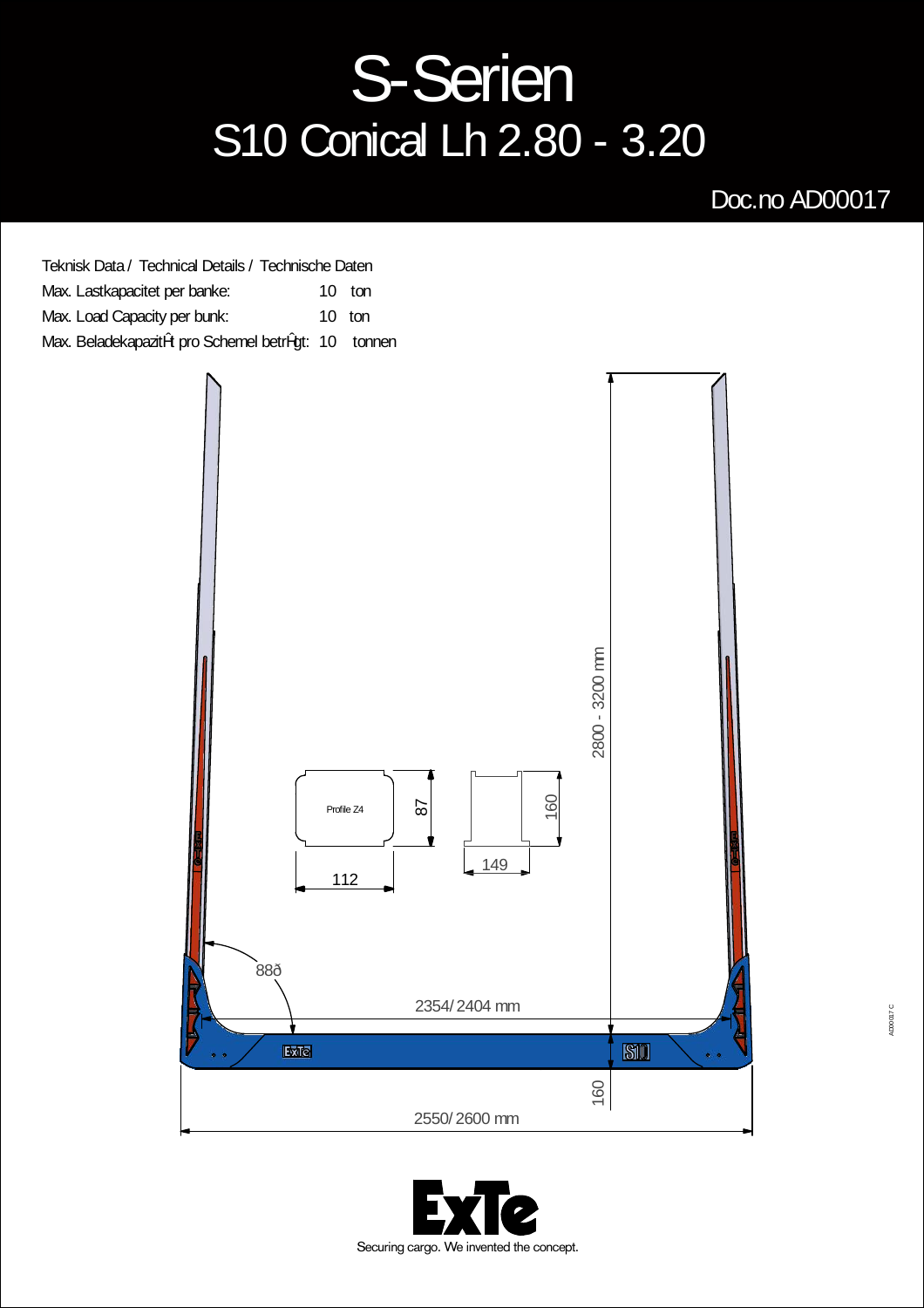

| Ε |  |
|---|--|
|   |  |

| Pos. | Part.no | Pcs            | Benžmning                    | Description    | Bezeichnung   | Weight*  |
|------|---------|----------------|------------------------------|----------------|---------------|----------|
|      | 803167  |                | Stomme S10 2.55              | <b>Bolster</b> | Schemelk rper | $84$ kg  |
|      | 803168  |                | Stomme S10 2,60              | <b>Bolster</b> | Schemelk rper | 85 kg    |
| 2    | 803107  | 2              | L0selement S-serien V3       | Wedge kit      | lKeil         | 3,12 kg  |
| 3    | 803110  | 2              | Stake Z4 T10 2954 Conical 45 | <b>Stake</b>   | Runge         | 44,5 kg  |
| 3    | 803111  | 2              | Stake Z4 T10 3004 Conical 45 | <b>Stake</b>   | Runge         | 45 kg    |
| 3    | 803112  | $\overline{2}$ | Stake Z4 T10 3054 Conical 45 | <b>Stake</b>   | Runge         | 45,5 kg  |
| 3    | 803113  | 2              | Stake Z4 T10 3104 Conical 45 | <b>Stake</b>   | Runge         | 46 kg    |
| 3    | 803100  | 2              | Stake Z4 T10 3154 Conical 45 | <b>Stake</b>   | Runge         | 46,5 kg  |
| 3    | 803114  | 2              | Stake Z4 T10 3204 Conical 45 | <b>Stake</b>   | Runge         | 51,55 kg |
| 3    | 803115  | 2              | Stake Z4 T10 3254 Conical 45 | <b>Stake</b>   | Runge         | 51,8 kg  |
| 3    | 803116  | 2              | Stake Z4 T10 3304 Conical 45 | <b>Stake</b>   | Runge         | 52,05 kg |
| 3    | 803109  | 2              | Stake Z4 T10 3354 Conical 45 | <b>Stake</b>   | Runge         | 52,3 kg  |

ExTe f rbehåller sig <sup>r</sup>ätten att g raändringar i specifikationer och annan information i detta dokument utan f rhandsinformation.

ExTe reserves the right to make changes in specifications and other information contained in this document without prior notice.

ExTe behžlt sich das Recht vor, snderungen an Spezifikationen und anderen<br>Informationen in diesem Dokument ohne vorherige Ank ndigung vorzunehmen.



A mm B mm C mm D mm E1 m3 E2 m3 Loading height<br>2800 Length Total Height Depth  $F 2354$  F 2404 2800 2954 2970 154 6,6 6,72 2850 3004 3020 154 6,72 6,84 2900 3054 3070 154 6,84 6,96<br>2950 3104 3120 154 6,96 7,08<br>3000 3154 3170 154 7,08 7,2 2950 3104 3120 154 6,96<br>3000 3154 3170 154 7,08<br>3050 3204 3220 154 7,2<br>3100 3254 3270 154 7,32 3000 | 3154 | 3170 | 154 | 7,08 | 7,2 3050 3204 3220 154 7,2 7,32 3100 | 3254 | 3270 | 154 | 7,32 | 7,44 3150 3304 3320 154 7,44 7,56 3200 3354 3370 154 7,56 7,68

\* Teoretiska

AD00017 C

\* Theoretical

ExTe Fabriks AB, SE-820 62 Färila Sweden. Tel: +46 (0)651 175 00. E-mail: info@exte.se www.exte.se